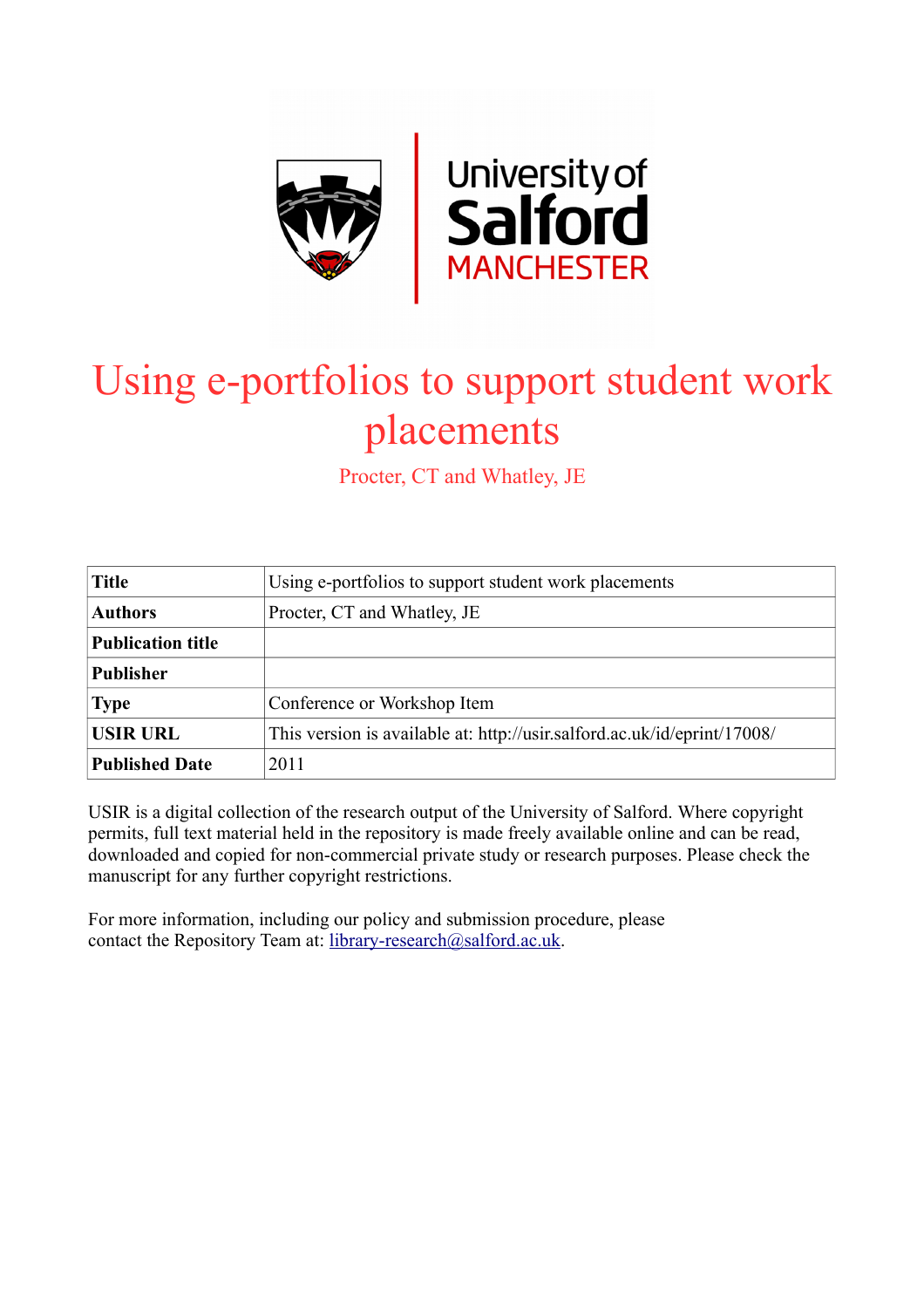# **Paper 90 – Full Paper**

# **Using e-portfolios to support student work placements**

#### **Authors**

Chris Procter Janice Whatley

#### **Address for correspondence**

Salford Business School, The Crescent, Salford, M4 5WT. **c.t.procter@salford.ac.uk,** Salford Business School, The Crescent, Salford, M4 5WT. **j.e.whatley@salford.ac.uk**

#### **Abstract**

*Student placements in organisations help to develop graduates with 'employability', defined here as "A set of achievements – skills, understandings and personal attributes – that make graduates more likely to gain employment and be successful in their chosen occupations, which benefits themselves, the workforce, the community and the economy" (Yorke 2006 p8) Often the placement is an assessed part of the programme of study, so it is essential that tutors see documentary evidence of achievements of the student, in order to be able to adequately assess the student's performance . This paper presents findings from a trial of an electronic portfolio (e-portfolio) system for students from Salford Business School on a one year placement. Feedback from the students was mixed, some finding it a very good way to collect their evidence of achievements at work, whilst others were critical for a number of reasons. These included a lack of integration with other software and processes they used, non-assessment of their portfolio work and lack of engagement from some tutors. Overall the project was not a success and was not continued. This was not due to intrinsic features of the tool, but the experience provided important lessons for the adoption of e-portfolios, and more generally for the integration of technology into mainstream teaching. We suggest that successful adoption of e-portfolios requires their integration with information systems in daily use, clear explanation of their value, assessment of their use and active tutor engagement. Further research would be valuable concerning the integration of e-portfolios with social media widely used by students and not necessarily supported by their institution.* 

## **1. Introduction**

This paper gives the findings from a trial of the use of e-portfolios by students undertaking one year 'sandwich' placements. Placements are defined as a period of time that a student spends in an organisation as part of their programme of study, working as an employee of that organisation; the word 'internship' may be more familiar to some readers. In many disciplines in higher education there is a tradition of 'sandwich' courses (Little 2004), which include a placement period nested within the programme, often between the second and final years of study. The benefits of such placements are well established (e.g. Neill and Mulholland (2003).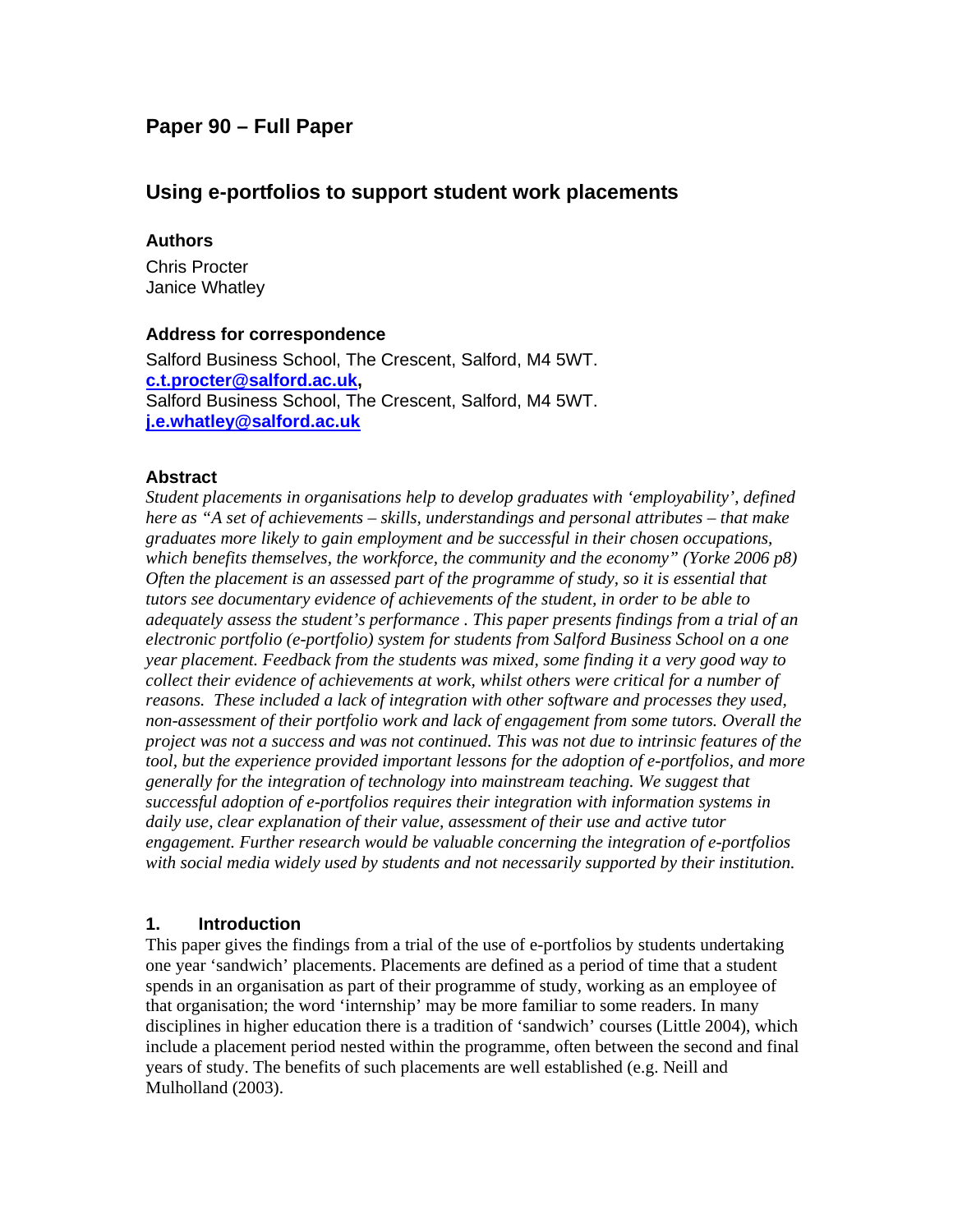In 2007 e-portfolios were being investigated by the University Personal Development Planning (PDP) officer, as part of a national UK initiative. The Business School had a well established, assessed sandwich placement option for undergraduate students. Tutors involved in supervising placement students required documentary evidence of the work conducted, in order to make their assessment, and were interested in adopting new technology that might offer benefits to students and staff involved. Therefore students were selected for a pilot study over a one year period (2007-8). The aim of the research was to study the advantages and disadvantages for placement students of adopting e-portfolios.

The paper begins by briefly discussing some of the benefits of using e-portfolios. It then outlines the implementation of the e-portfolio software for use by students on their placements. This is followed by evaluation of the system used from the student and tutor perspective, considering the affordance of this type of e-portfolio system. The term affordance is used as in the work of Laurillard (2002), and later Conole & Dyke (2004), meaning the behavioural opportunities that the tool affords: for example an e-portfolio affords students the opportunity to keep an electronic collection of their work. Finally there is a discussion of success and failure factors in the adoption of e-portfolios, and guidance for adopting e-portfolios with students on placement.

## **2. E-portfolios for students in higher education**

A portfolio, as a means of showing artifacts relating to learning or experience, is an established practice in disciplines such as the arts, architecture and teacher training. In these fields it is traditional for documentary evidence of achievements or accomplishments to be collected in a paper based portfolio, as a way to show to interested people an individual's capabilities through their past performance. Butler defines a portfolio as:

"A *collection of evidence that is gathered together to show a person's learning journey over time and to demonstrate their abilities. Portfolios can be specific to a particular discipline or very broadly encompass a person's lifelong learning"* (Butler 2006).

Electronic portfolios provide an opportunity to extend this practice to other disciplines, because digital document exchange and storage allows for a wider range of types of artifact to be included, such as audio, video or other multimedia. An e-portfolio is not only for storing evidence, but can also be used to encourage reflective learning, assessment of learning and showcasing of work to prospective employers. According to Strivens (2007), there has been an uptake of using e-portfolios, in parallel with wider use of digital technologies for learning in higher education, in part driven by findings from the Dearing and Burgess reports. They provide additional opportunities for displaying achievements through different formats and external links, and producing customized CVs.

Abrami and Barrett (2005) suggest that e-portfolios have three objectives: process, showcase and assessment. A view supported by Harper et al (2007), who identify the objectives of eportfolios as structural, learning and showcase. These objectives are linked, as a 'showcase' is valuable for personal reflection and demonstrating career development, but assessment or structural objectives, through collecting and evaluating e-portfolio artifacts, are integral to course structure and assessment (Biggs, 2003). The learning or process objectives reflect an e-portfolio's purpose, which is to document the student's journey. Chambers and Wickersham (2007) identify the dual objectives of assessment of learning and assessment for learning, and the role of e-portfolios in both of these. Anderson et al. (2009) emphasise the importance of producing a reflective narrative as a learning journey, with links to attached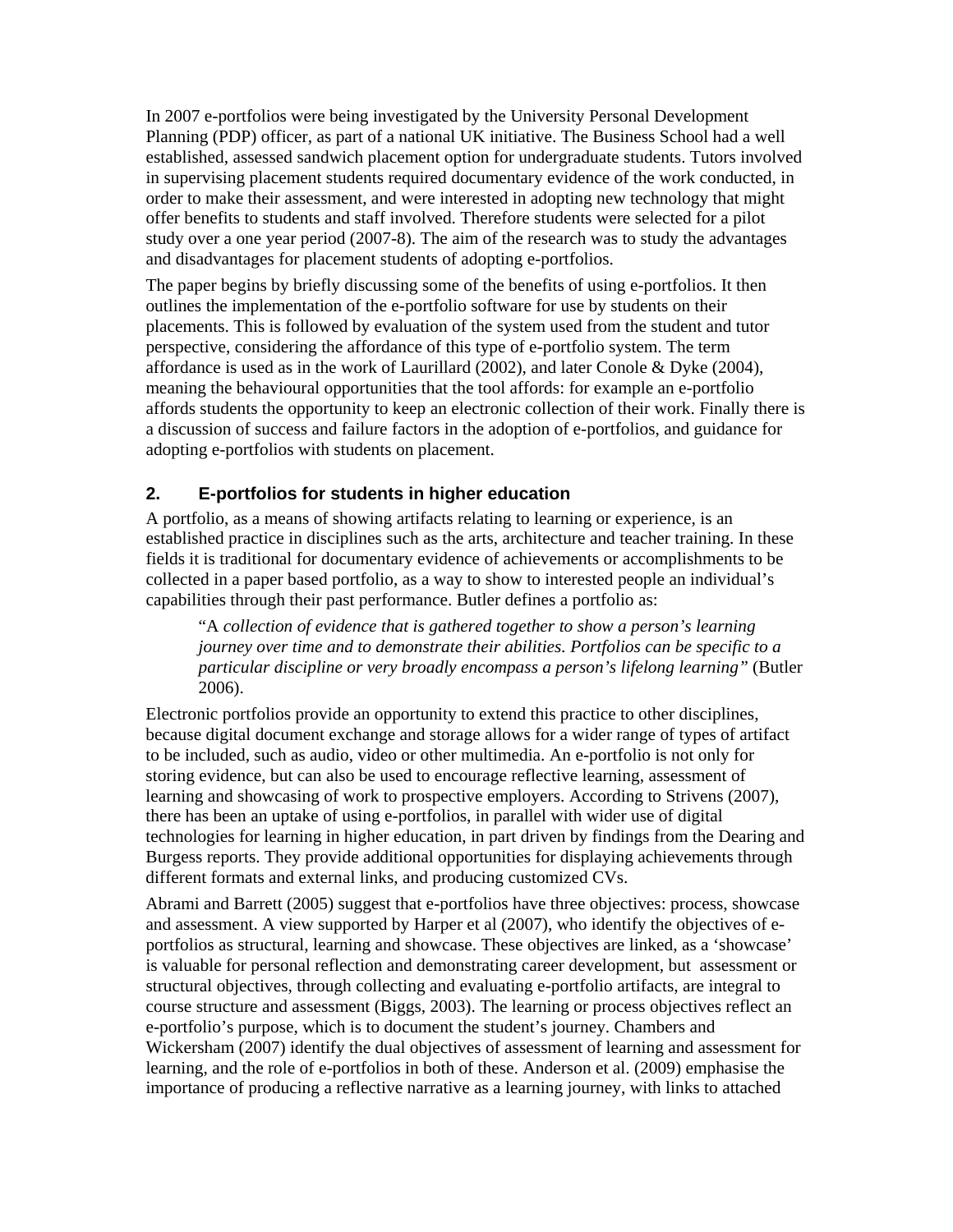evidence. They report on e-portfolios used with students to populate their curriculum vitae (CV), e.g. outlines of personal goals and self-assessment of completed learning activities.

Within higher education, student placements play an important role in their learning, and using e-portfolios provides opportunities to record experiences and showcase the evidence to tutors, through access over the Internet, providing an extra communication channel. Vaatstra and De Vries (2007) suggested that project or work based learning is an excellent way to develop generic and reflective competencies. By documenting day to day activities in an eportfolio, and reflecting on actions taken and outcomes from these actions, deeper learning from experiences takes place, new learning is related to prior experiences, solving novel problems can be shown and students come to understand their own thinking and learning strategies. It is this application of e-portfolios that was the intended outcome of this study.

Herner-Patnode and Lee (2009) report on their use of a commercial e-portfolio system with student teachers on their Capstone experience. As a result of this trial the teachers felt that they had a more comprehensive record of their work, and an increased level of reflection, as the system helped the teachers to view their learning process as a whole rather than within discrete subjects. There is potential for e-portfolios as a means of charting a student's journey through work experience, by linking to evidence of achievement (Butler 2006). Here the onus is on the individual to maintain the e-portfolio for their own benefit, to demonstrate professional development.

It is one matter providing software tools to accomplish tasks, but ways in which users actually apply the tools may vary from those anticipated by designers. McGrenere and Ho (2000) defined the 'usefulness' of a system to be its planned action possibilities, and a system 'usability' to be its perceived possibilities. So there may be a difference between the way a system has been designed to be used and the way it is actually used. Although their study was with school aged children, Lakkala et al. (2005) found that affordance played a part in the different ways in which the teaching system was used by the children. McGrenere and Ho (2000) further recognised the need to not only design possibilities of affordance into a system, but also signpost these affordances to the user, to make the system useful. The 'perceived affordance' depends upon the users' experience and knowledge. John and Sutherland (2005) recognised that an actor's past experience affects the use they make of new technology. Another factor affecting adoption of software is resistance to change, on the part of the user, because habit, fear of the unknown and security are well documented reasons why individuals may resist using new technology (Robbins and Judge, 2003:410).

In the next section there is an outline of the rationale for requesting an e-portfolio from students on work placements and description of the particular tool used.

# **3. E-portfolios for placement students**

This research was located at the University of Salford, with students from Salford Business School. An optional one year placement module is offered on all the undergraduate degree programmes. These placements were not simply providing experience of the workplace, but an integral assessed part of the programmes of study. Assessment of the placement required students to produce a personal log book, interim and final reports and to give a presentation at the university half way through the placement. A tutor from the school visits each student in their placement at least twice during the year, to ensure that the employer is providing a satisfactory learning experience and that the student is recording this experience effectively.

Students typically used word processors to record their learning log and to produce their reports, and used other tools for communication with each other, and with university and workplace staff. Using e-portfolio software presented itself as a possible means of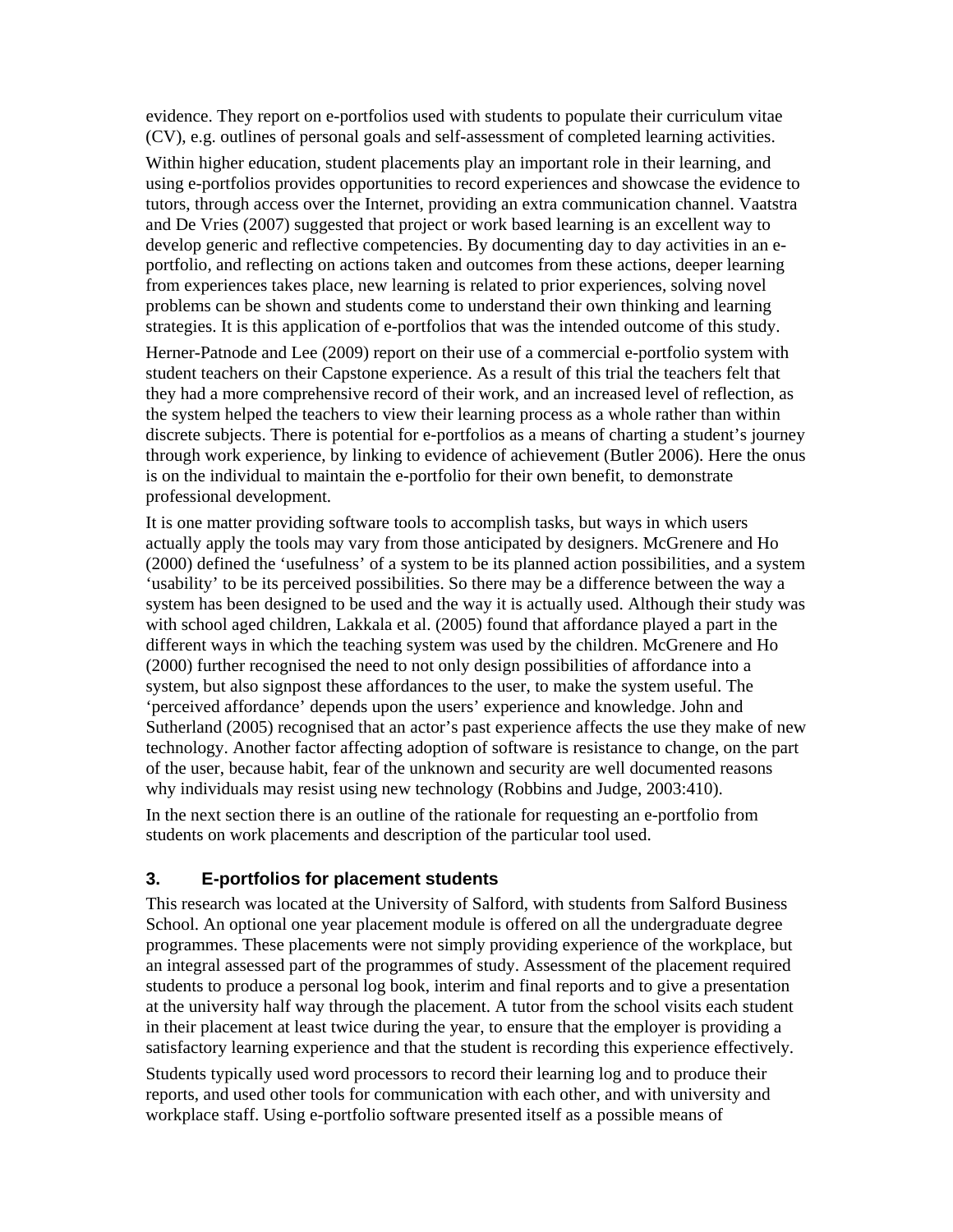formalising the process of keeping electronic records of achievements during the placement year, with the objectives of:

- a) enhancing communication with staff at the university and in the work place,
- b) assisting with assessment of the placement,
- c) allowing the student to have a persistent record that they could continually improve with a view to enhancing their future employability

Students were given autonomy over the content to include, and how they would reflect on their progress. They could permit their tutors to review their progress, could present this record of their progress to prospective employers, and were given responsibility for the content. The adoption of an e-portfolio also offered the staff involved the opportunity to be in the vanguard of the adoption of new technology in teaching  $\&$  learning.

With these objectives in mind, the placement tutors sought to find an appropriate vehicle for enabling students to record their achievements. The next section describes the system chosen and how the trial was carried out.

## **4. E-Portfolio software**

From three e-portfolio systems evaluated, Nuventive's iWebfolio was selected for a pilot implementation project, (http://www.nuventive.com/products\_iwebfolio .html). This decision was based on ease of use, speed of uploading files and the company's previous experience in implementation and training of users. Access to iWebfolio was established for 43 students who were on a one-year placement, together with their tutors. These students were taking either Information Systems or Business and Management undergraduate degree programmes.

Each student was provided with a user name to enable them to log in to their personal account. By the time of the start of the trial most of the students had already started working at their placement, so through the university's Virtual Learning Environment (VLE) the instructions and information were made available. Their placement visiting tutor was given similar instructions on using the e-portfolio system. Help was also available from a dedicated member of the student technical services team.

iWebfolio is typical of the range of e-portfolio products available, in that it consists of three main components to enable: uploading items of various formats; entering reflective statements and making presentations as printed documents or web pages. The software guides the user to upload their chosen files to an online repository, then using a template the user can organise a selection of the documents into a portfolio collection. The final portfolio collection can be customised for particular purposes, such as for viewing by the student's visiting tutor, the student's workplace supervisor, or by potential future employers. In order to guide the students, the University took the approach of providing a suggested template for students to use to present their assorted files and documents, to get them started. But once the students had become accustomed to the software, they could customise their portfolios in any way they chose.

Figure 1 shows the two versions of the template created for the students, slight variations were necessary because of the different assessment of placements for the two programmes of study.

| ICREATE NEW PORTFOLIO           |                                                                      |                 |               |  |  |  |  |  |  |
|---------------------------------|----------------------------------------------------------------------|-----------------|---------------|--|--|--|--|--|--|
|                                 | Would you like to base this Portfolio on a Template?  <br>$Yes \vee$ |                 |               |  |  |  |  |  |  |
| Select the template below:      |                                                                      |                 |               |  |  |  |  |  |  |
| Folder                          | <b>Salford Business School</b>                                       |                 |               |  |  |  |  |  |  |
| <b>PDP Additional Resources</b> | <b>Template Name</b>                                                 | Creator         |               |  |  |  |  |  |  |
| <b>Salford Business School</b>  | Business and Management Placement Template 2007-08                   | Wieteska, Paul  | Select   View |  |  |  |  |  |  |
|                                 | Information Systems Placements Template 2007/8                       | Whatley, Janice | Select   View |  |  |  |  |  |  |
| Cancel                          |                                                                      |                 |               |  |  |  |  |  |  |

#### CREATE NEW BORTEOUR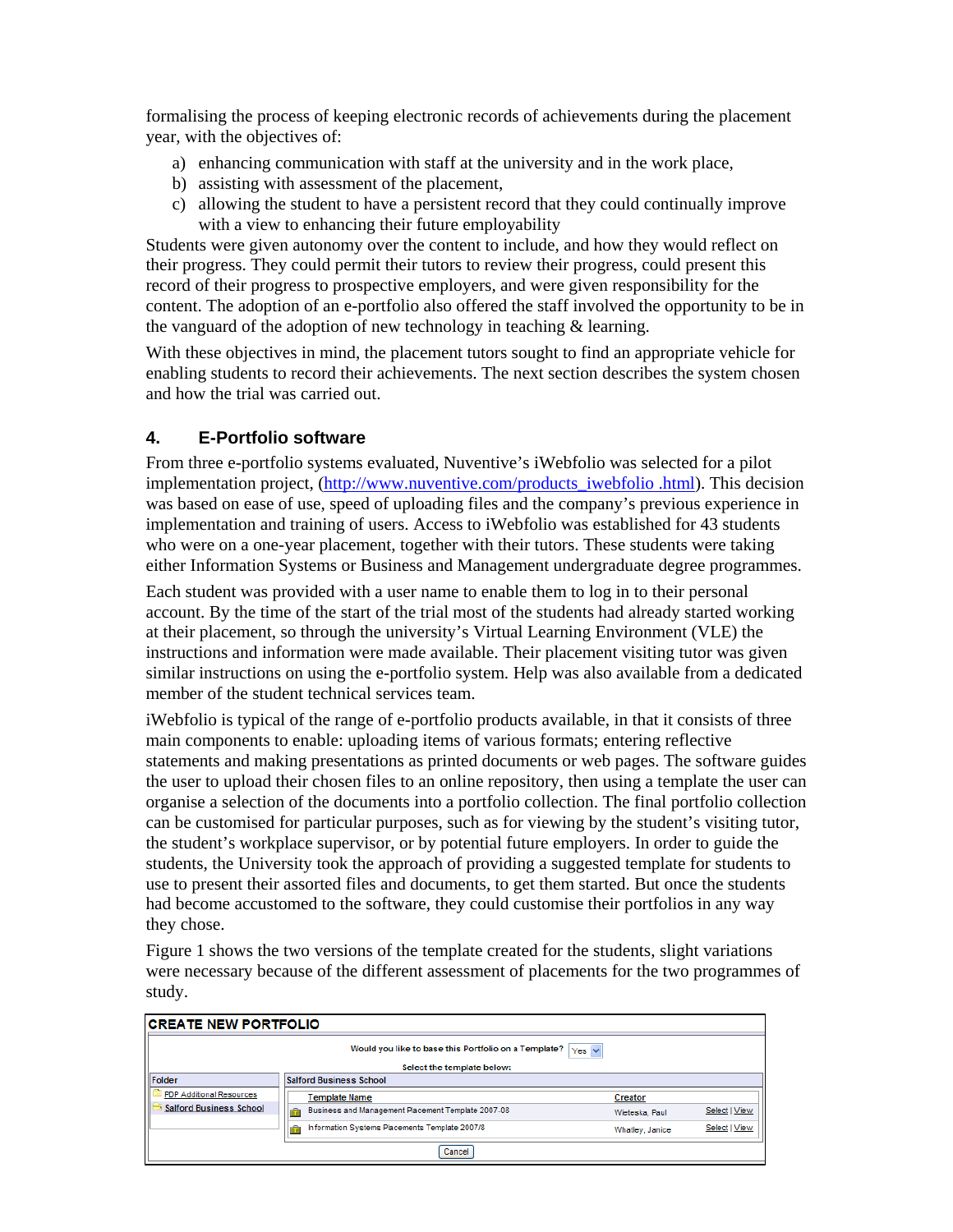Figure 1 – Templates choice screen.

Templates were designed to guide the students to upload at least a minimum content in the eportfolio, i.e. the Placement Logbook, interim presentation, interim and final reports. Comments or feedback from viewers of the e-portfolio (called 'assessments' in iWebfolio), including the employer and the student themselves, were encouraged (Figure 2). Students were still required to submit these in hard copy format, as previously, partly to guard against any risks involved in implementing the e-portfolio.

| <b>EDIT PORTFOLIO: Business and Management PDP Portfolio</b> |                |                                           |             |                     |              |                 |  | <b>View Portfolio</b> |  |
|--------------------------------------------------------------|----------------|-------------------------------------------|-------------|---------------------|--------------|-----------------|--|-----------------------|--|
| <b>GENERAL</b>                                               |                | <b>CONTENTS</b>                           |             | <b>PRESENTATION</b> |              | <b>FEEDBACK</b> |  | <b>PERMISSIONS</b>    |  |
| Add New Category                                             |                | Home                                      |             |                     |              |                 |  | Edit   Delete         |  |
| $\Box$ Home                                                  | 00             |                                           |             |                     |              |                 |  |                       |  |
| $\Box$ My Placement Log                                      | $\circledcirc$ | Business and Management Placement 2007-08 |             |                     |              |                 |  |                       |  |
| $\Box$ My Assignments                                        | 00             |                                           |             |                     |              |                 |  |                       |  |
| My Self Assessments, and                                     |                | <b>Attachments</b>                        | Reflections | Self Rate           | Instructions |                 |  |                       |  |
| $\boxminus$ my Employer's                                    | $\circledcirc$ |                                           |             |                     |              |                 |  | <b>Add Attachment</b> |  |
| Assessments                                                  |                | You currently have no attachments         |             |                     |              |                 |  |                       |  |
|                                                              |                |                                           |             |                     |              |                 |  |                       |  |

Figure 2 – Content of the template

Figure 3 shows the layout of the area provided for the students to upload their log books on a week by week basis, which could be accessed by tutors monthly.

| Add New Category                                                      |                                        | <b>My Placement Log</b>                                                                                                                                                                                                                               |                  |                     |                                                                          | <b>Edit   Delete</b> |  |
|-----------------------------------------------------------------------|----------------------------------------|-------------------------------------------------------------------------------------------------------------------------------------------------------------------------------------------------------------------------------------------------------|------------------|---------------------|--------------------------------------------------------------------------|----------------------|--|
| $\Box$ Home<br>□ My Placement Log<br>□ My Assignments                 | $\circledcirc$<br>00<br>$\circledcirc$ | below <sup>-</sup>                                                                                                                                                                                                                                    |                  |                     | My completed Placement Log Sheets may be viewed by clicking on the links |                      |  |
| My Self Assessments, and<br>00<br>$\Box$ my Employer's<br>Assessments |                                        | My completed Placement Log Sheet for:<br><b>MONTH1</b><br><b>MONTH2</b><br><b>MONTH3</b><br><b>MONTH4</b><br><b>MONTH 5</b><br>MONTH 6<br><b>MONTH 7</b><br><b>MONTH 8</b><br><b>MONTH 9</b><br><b>MONTH 10</b><br><b>MONTH 11</b><br><b>MONTH 12</b> |                  |                     |                                                                          |                      |  |
|                                                                       |                                        | <b>Attachments</b><br>Reflections                                                                                                                                                                                                                     | <b>Self Rate</b> | <b>Instructions</b> |                                                                          |                      |  |
|                                                                       |                                        | Information on Maintaining your Placement Log                                                                                                                                                                                                         |                  |                     |                                                                          |                      |  |

Figure 3 – Screen for access to monthly log book entries

## **5. Research method**

Since the numbers involved (i.e. 43) were relatively small, and we were interested in the feelings of the students towards using an e-portfolio system, an interpretive approach to data collection was taken in this study.

Feedback was elicited from students through two focus groups and face to face interviews. Twenty two students volunteered to take part in the focus groups, where they fed back some of the strengths and weakness of using iWebfolio from their experience. Face to face interviews were also held with six students, in which specific examples were explored. This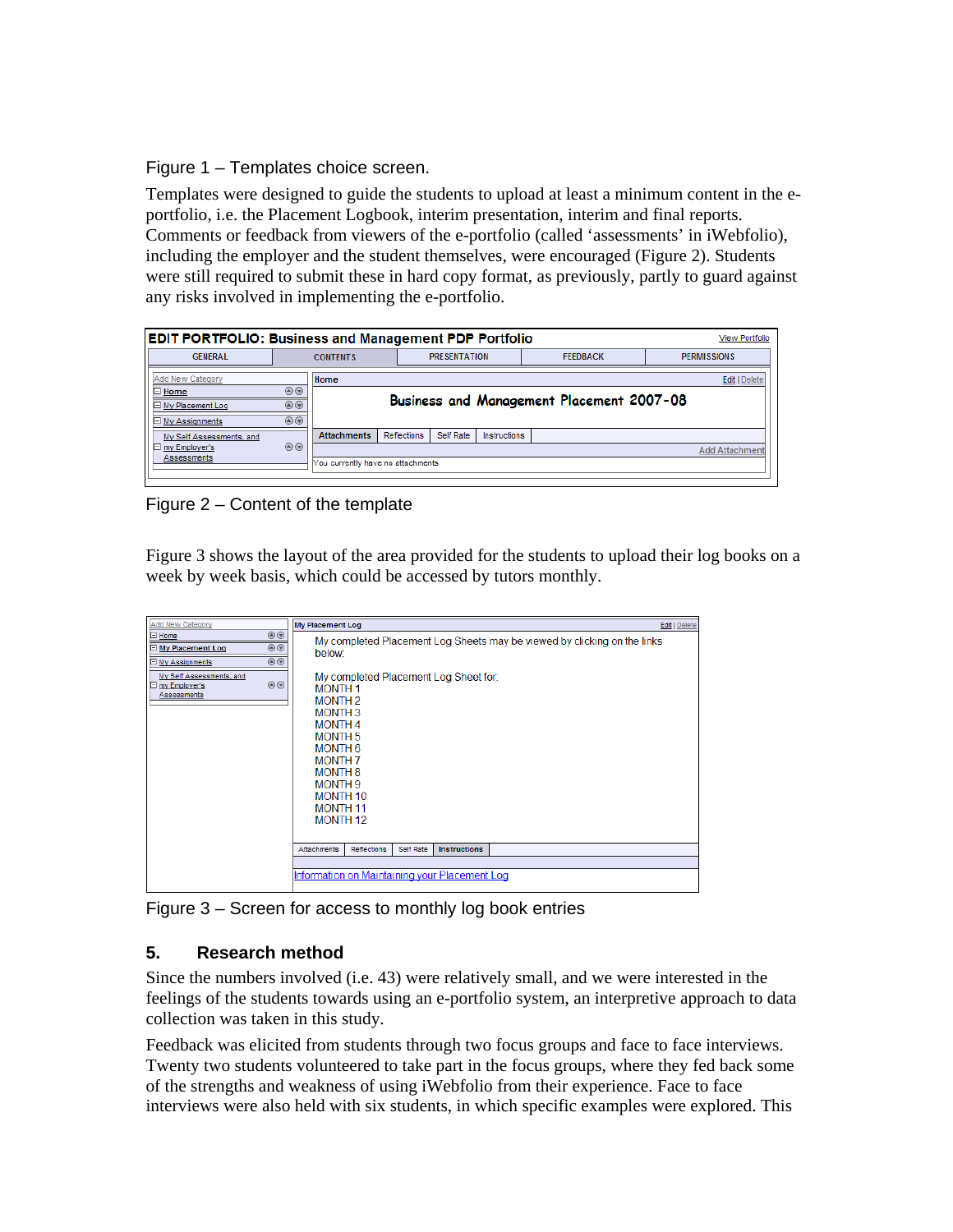data from students who were able to provide feedback was recorded and is summarised in the following section.

# **6. Findings from the trial**

In all, 41 of the 43 students on placement used the system. The other two were encouraged to use the e-portfolio on more than one occasion but did not do so. Some simply used the suggested template, uploaded some of their weekly logbooks, but did not continue to use it beyond the first few weeks. Others took great pride in customising the display, and were imaginative in presenting examples of their work to viewers of the e-portfolio.

# 6.1. Student feedback

The following student quotes represent aspects of their experience raised by more than one student in the focus groups and interviews:

A number commented on ease of use and accessibility – for example:

*"The software is easy to use"* 

*"The instructions sent by the University in the post were very good"* 

Others were not convinced about the ease of use or relative advantages of electronic portfolios as against hard copy:

*"Keeping logs is essential, but is iWebfolio needed or is it just as easy to keep it as personal folders?"* and (similarly raised in the same focus group) *"I would rather just use a folder"* 

*"I think hard copies are easier to read"* 

*"I find it bulky to use"* and *"It seems a bit over complicated"* and *"The navigation is a bit time consuming"* 

Interestingly, one student commented that the e-portfolio allowed the tutor to see unfinished work, which he was unhappy about, preferring the tutor to only see finished reports. (The student could in fact have controlled access to specific files but was not aware that the software afforded this facility).

Students commented on intrinsic advantages of an e-portfolio (as against a written log):

*"It's good because you can keep all your work in one place"* and

*"It is handy to have all your stuff in one place"* 

*"It's handy because it can be accessed online"* 

*"Compared to a hard copy logbook it saves paper and so is eco friendly"* 

*"It can look very good with links to work I've created"* 

One student described how they gave their employer access to their weekly log on the eportfolio, which was then used for their internal review as well as for the purposes of the University assessment.

Many students questioned the participation of their tutors in the project:

*"The idea is good but it needs more support from tutors – what's the point of using it if it isn't being looked at?"* 

 *"You can see if someone has actually bothered to read it"* 

*"Is anyone looking at the work I put on iWebfolio?"*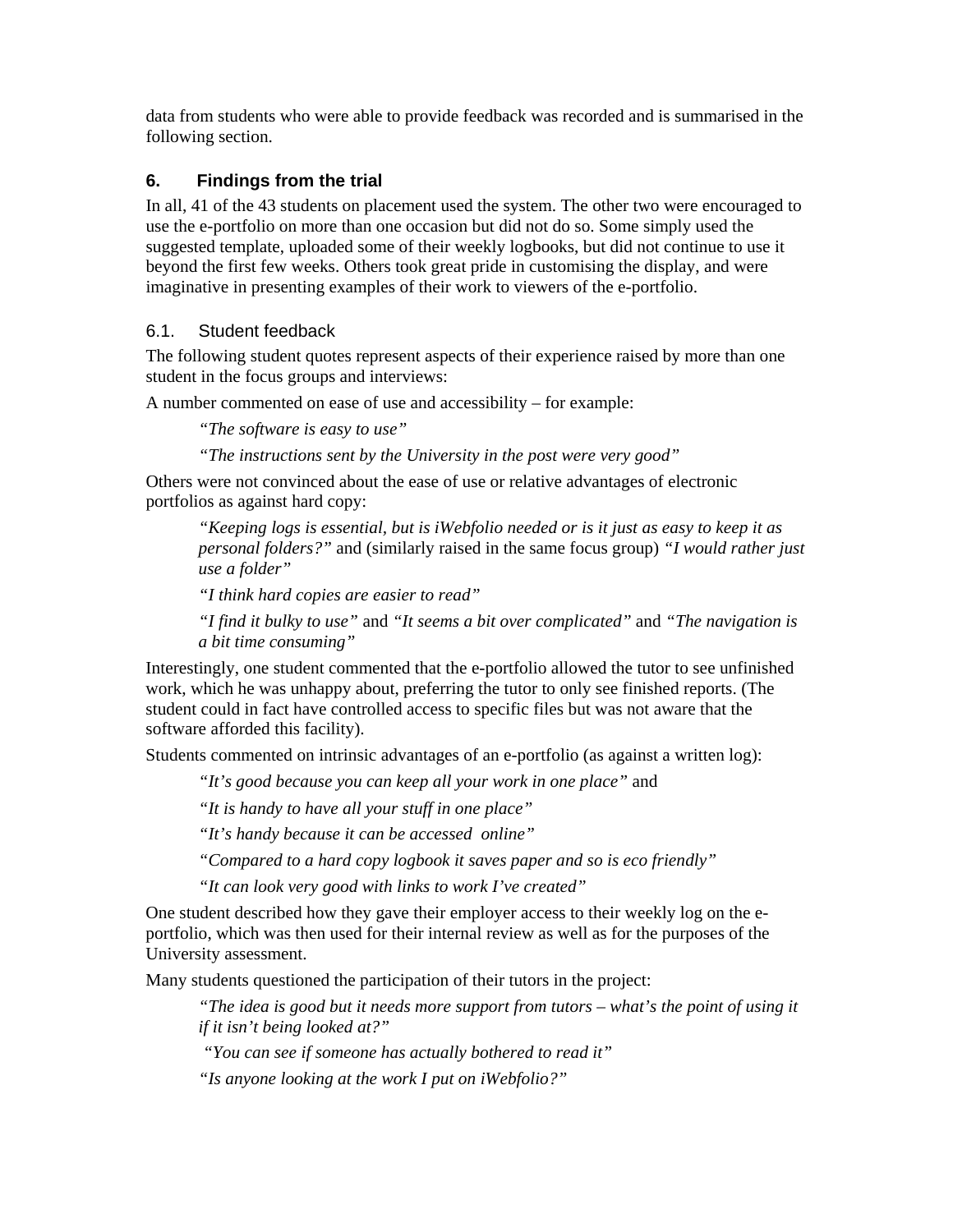Some couldn't see the point of using the e-portfolio, or had no motivation to use it, possibly because it was not assessed:

*"We still had to hand in a hard copy so what's the point?"* 

Another student in an interview added that uploading documents to the e-portfolio was just another 'chore' in the week, and that she could more easily have emailed her electronic log to her tutor.

*"I don't like tracking my own progress"* 

*"I'm not motivated to use it after sitting in front of a PC all day"* 

This led some to question the point of adopting the e-portfolio at all:

 *"I think the money may be better spent elsewhere"* and (similarly raised in the same focus group)

*"Perhaps improving lecture materials would be a more beneficial use of the time and money"* 

For many students the use of the e-portfolio was an unnecessary chore, particularly when they did not know if anyone was actually reading the work. Work posted on the e-portfolio was not itself assessed and the commitment of students to personal development and formative assessment was variable. The affordance of the e-portfolio system was not signposted to the students, and there may have been an element of resistance to change, given the additional stress of being in a working environment.

The focus group and interview findings represent a widespread range of positive and negative comments towards the trial. Particularly important to the students was not the issue of whether or not the software was helpful, but feedback from tutors and marks were allocated. In many cases it was clear that tutors had not engaged with their students through the eportfolio.

#### 6.2. Staff feedback

The tutors responsible for organising the placements gave their feedback on the e-portfolio trial in a focus group. One of the tutors made the following observations:

*"The experience was rather mixed. Some have used it well and some hardly at all. Part of the issue is the extent to which we set expectations – and the extent to which placement tutors follow up in terms of interacting/providing feedback via students' iWebfolios. This itself depends on the extent to which placement tutors 'buy' into the idea themselves. I think this has been patchy at best".* 

This tutor identified the key issue as being motivation to use the e-portfolio system, both the students and their tutors. Even though all of the placement students were made aware of the e-portfolio system, as they began their placement year, not all of them chose to look at the system or use it to create an e-portfolio of their work experience.

Another tutor raised the issue of student and staff familiarity with the tool used: iWebfolio did involve accessing and getting used to new software. For tutors, their participation with the student's e-portfolio involved additional work compared to their previous experience of supervising placement students.

Tutors also questioned how the use of the e-portfolio fitted with the broader use of PDP in the University, and assessing learning outcomes of the placement module: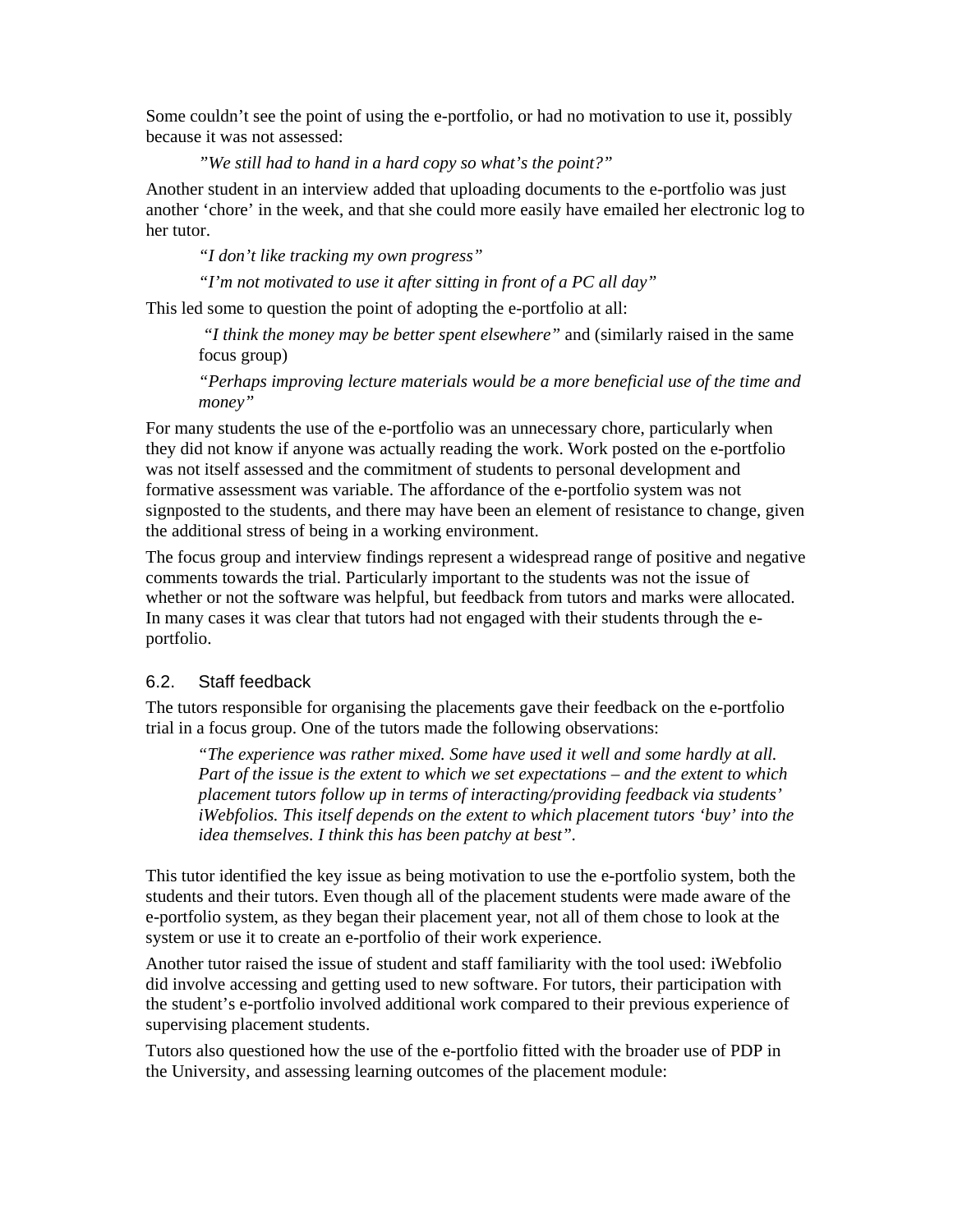*"It should be a requirement that students use the e-portfolio system, and that it should form a part of the assessment of the placement."* 

This of course replicated comments also made by students concerning assessment.

## **7. Discussion & suggestions for future use**

28 of the 43 students involved in the research took part in focus groups and interviews and we regard the data presented as representative of the whole group. Probably in hindsight this data could have been strengthened by a questionnaire issued to the entire group.

Those observing this trial of an e-portfolio saw sufficient evidence of facilities for learning not possible through more traditional methods of documentation. Opportunities for graphically demonstrating and sharing work are far greater than in a conventional logbook or report. However, there was a lack of alignment of objectives, expectations, implementation and software used. These inter-related issues are discussed in more depth below, in turn leading to suggestions for future use.

## 7.1. Lack of alignment of the objectives of the e-portfolio project and their implementation

Although the objectives of introducing the e-portfolio were explained to the students (as outlined in Section 3), in many cases the use of the e-portfolio was seen as a 'chore' and did not enhance communication as envisaged. In part this was due to a lack of motivation on the part of the key stakeholders – the students and their tutors. The importance of the relationship between e-portfolios and assessment is recognised in the literature (Strivens et al., 2009), but was not built into this study. There was concern at the outset that there were risks to the students and tutors involved, in being obliged to use unfamiliar software for assessment purposes. In practice these risks were magnified once it was established that work within the e-portfolio was formative only. Where the placement period forms a part of the formal assessment, it is advisable to stipulate that the e-portfolio should be used in the assessment, and tutors should be expected to assess their students' work online. This is unlikely to be effective where the students are required to simultaneously submit work in hard copy.

## 7.2. Problems with the expectations, perceived benefits and commitment of the stakeholders

The students were free to choose whether to use the e-portfolio system or not. The affordance of any system depends not only upon it being available, but also whether the system is perceived as being useful or providing benefit to the user (Conole and Dyke 2004). Some students clearly saw the e-portfolio as extra work that they were not required to undertake, did not form part of the module assessment, and thus provided little personal benefit. Thus expectations of tutors need to be conveyed to the student users, and continually reinforced.

Part of the failure of this trial can be attributed to some tutors providing minimal support and encouragement to their students, as ongoing feedback. Time pressure and the necessity to learn a new system were cited as reasons preventing tutors from fully 'buying into' the pilot. Furthermore assessed work was also available in hard copy. For an e-portfolio to work in this context it is essential for placement tutors to interact with their placement students by providing feedback on their submissions on a regular basis, including assessment of their students' work online.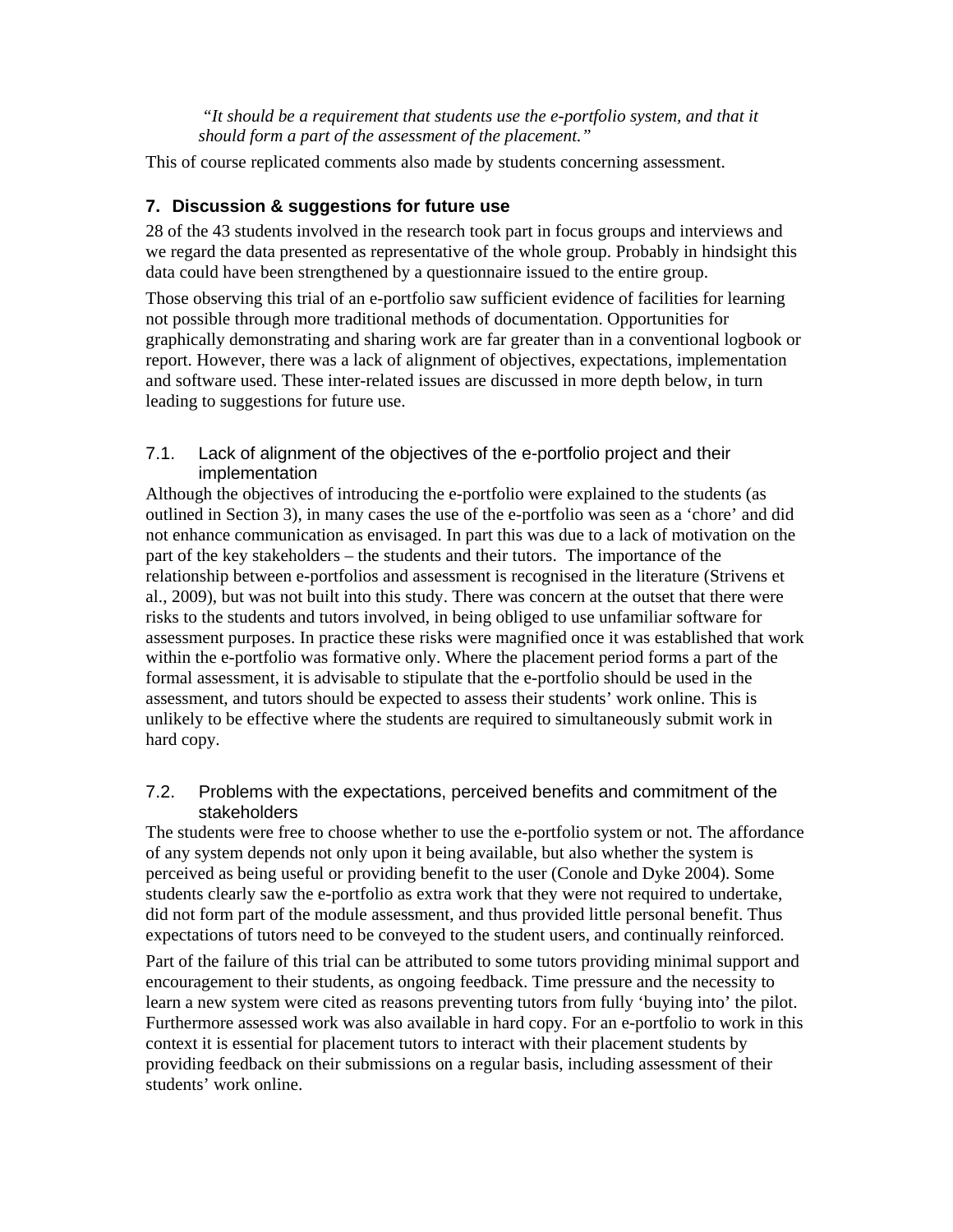## 7.3. Lack of alignment between the method of implementation of the e-portfolio and the delivery of the module

When the e-portfolio software trial was started, students were given very detailed instructions on using the system, but very little advice on what sort of content to upload, the level of detail to be included and how the content could be incorporated into an e-portfolio. The tutors involved in the trial were also learning the e-portfolio system, so there was a lack of clarity about the content expected from the students, and whether the sort of e-portfolio the system produced would be suitable as the required work for assessment purposes.

## 7.4. Lack of integration of the software and processes experienced by the student at University compared to on placement

Using e-portfolios with placement students should be viewed within the wider context of personal development planning (PDP) through their whole university career and beyond. Students had no prior experience of the e-portfolio system adopted for this trial, and in general had no interest in using it subsequently. The e-portfolio did not fit with the tools and processes used in any of the students' workplaces, for example staff appraisal. In general, therefore, the benefits of adopting the e-portfolio system did not outweigh the personal cost for the stakeholders. The e-portfolio software should have been introduced prior to the commencement of the placement, with the full involvement of their tutors, who could then have offered relevant guidance on the content uploaded.

Not only should students ideally be familiar with the system prior to their placement experience, but they should see lasting value from its use. PDP is promoted throughout the years of undergraduate study, so the best chance of success for PDP and e-portfolios is if tutors guide and assess students in developing this online presence, throughout the years of their undergraduate degree programs. Thus, for example, when applying for a placement, students could use an e-portfolio to showcase their achievements built up over their first years of undergraduate study. The wealth of experiences students engage in during their placement could be used to provide valuable evidence for subsequent employment. Students at most Universities are familiar with VLEs, some of which also provide e-portfolio facilities. This familiarity offers advantages compared to a bespoke e-portfolio system. Artifacts in a VLE however are not typically accessible to external parties such as employers, and may be of limited value to the student in the long term in terms of providing a persistent record.

This is related to a much bigger debate about whether universities should provide students with software tools/ Managed Learning Environments, or integrate with those already in common use (e.g. see Sclater, 2008). The majority of today's students and employers are frequent users of social media, and it is questionable as to whether higher education should seek to integrate PDP with this experience, rather than cultivate alternatives. It may be the case that widely used social media may be more appropriate for the development of eportfolios.

# **8. Conclusions**

Using portfolios within the teaching curriculum is well established, and this paper has considered the specific use of e-portfolios for students, who are away from the university on a placement. It is accepted that developing employability skills, is valuable, and recording achievements electronically offers many advantages.

This trial identified a number of problems, which have provided pointers to ways in which eportfolio systems should be adopted, if they are to be successful. Some of the students in this study did use the e-portfolio system as it was designed to be used, finding it to be valuable.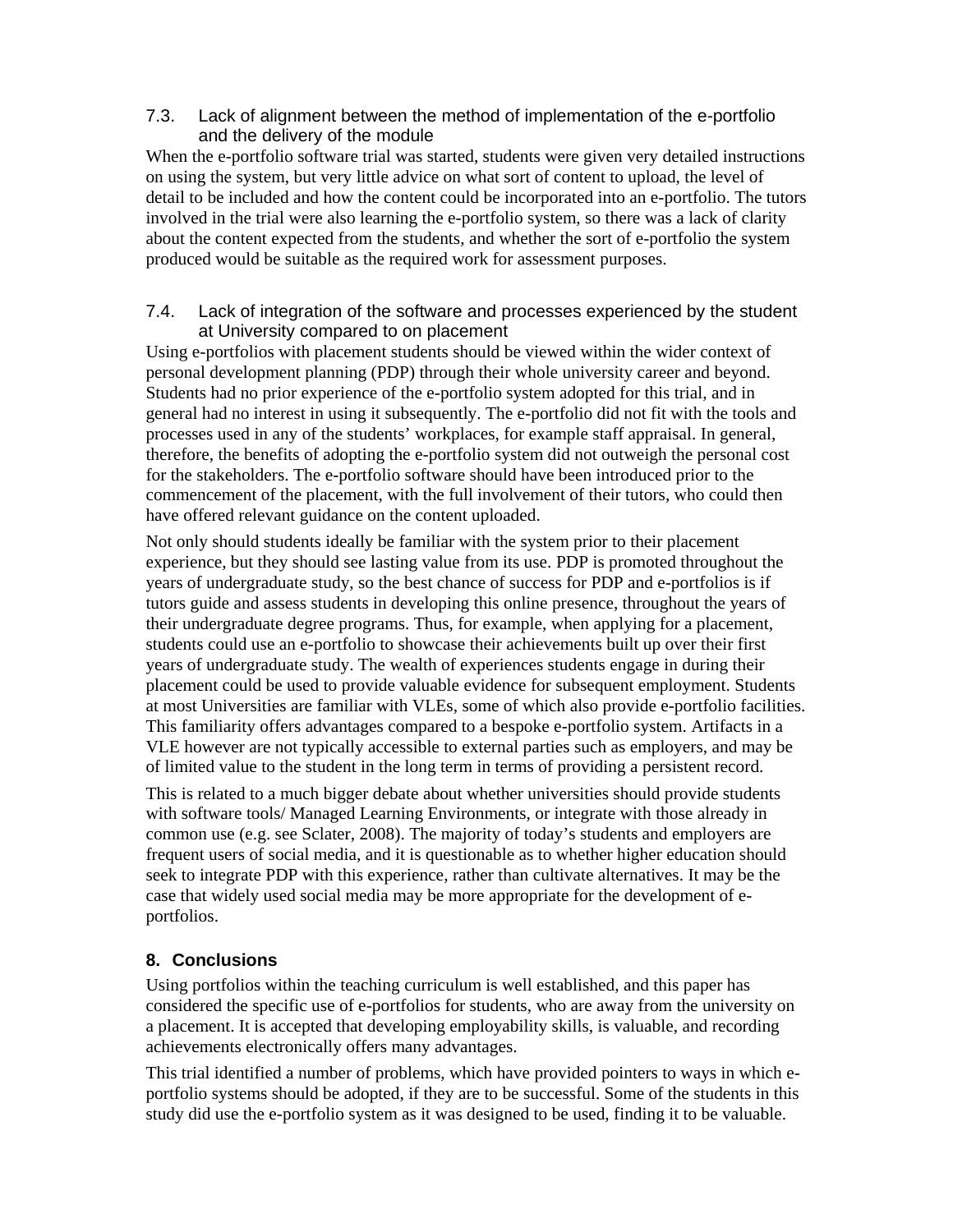However, the majority did not use it effectively for a combination of reasons, including lack of motivation or incentive, lack of tutor engagement and difficulties in using the e-portfolio. The findings from the trial suggest that implementing an e-portfolio for placement students could enhance the experience, if the system chosen is:

- a) Integrated into information systems in daily use by the student at university, with which the students and tutors are already familiar. In the placement situation it would ideally be capable of integration with any system used in the workplace;
- b) Implemented so that the intended affordance of the system is clearly signposted to the users;
- c) Made a formal part of the assessment of their work placement;
- d) Used to monitor and guide the students as an essential part of the tutor role rather than an optional extra.

It has been suggested that the integration of the e-portfolio with social media widely used by the students in their everyday lives would greatly enhance the objectives of the project. This has not been explored in this paper, but is an area for subsequent research. The findings of this study could have been enhanced by the use of a questionnaire, to give stronger data on perceptions of all of the students in this trial.

## **9. References**

Abrami, P., & Barrett, H. (2005) *Directions for research and development on electronic portfolios.* Canadian Journal of Learning and Technology, 31(3), 1-15.

Anderson D, Gardner G, Ramsbotham J, Tones M. (2008*) E-portfolios: developing nurse practitioner competence and capability* Australian Journal of Advanced Nursing vol 26-4 Biggs, J. (2003) *Aligning teaching and assessing to course objectives* International Conference in Higher Education, Aveiro, Portugal.

Butler P (2006) *A review of the literature on portfolios and electronic portfolios*  https://eduforge.org/docman/view.php/176/1111/eportfolio%

20Project%20Research%20Report.pdf

Chambers, S. And Wickersham, L., (2007) *The electronic portfolio journey: a year later* Education, Spring 2007, Accessed January 2011:

http://findarticles.com/p/articles/mi\_qa3673/is\_3\_127/ai\_n32443655/.

Conole, G. and Dyke, M. (2004) *What are the affordances of information and communication technologies?* ALT-J, 12(2): 113-124.

Harper, W. E., McCowan, C. R., Hauville, K. L., Moody, K. E. & Chorazyczewski, D. M. (2007) *Voluntary or compulsory: Using a variety of approaches and models to implement the Student e-Portfolio across 40,000 students at QUT.* IN: e-Portfolio Australia, RMIT University, Melbourne, 26-27 March 2007.

Herner-Patnode, L. and Lee, H.-J. (2009) *A Capstone Experience for Preservice Teachers: Building a Web-based Portfolio,* Educational Technology and Society, 12(1): 101-110.

John, P. and Sutherland, R. (2005) "Affordance, opportunity and the pedagogical implications of ICT", *Educational Review,* 57(4): 405-413.

Lakkala, M., Lallimo, J. and Hakkarainen, K. (2005) "Teachers' pedagogical designs for technology-supported collective inquiry: A national case study", *Computers and Education,* 45(3): 337-356.

Laurillard, D. (2002) *Rethinking University Teaching: a conversational framework for the effective use of learning technologies* (2nd edition). London: RoutledgeFalmer.